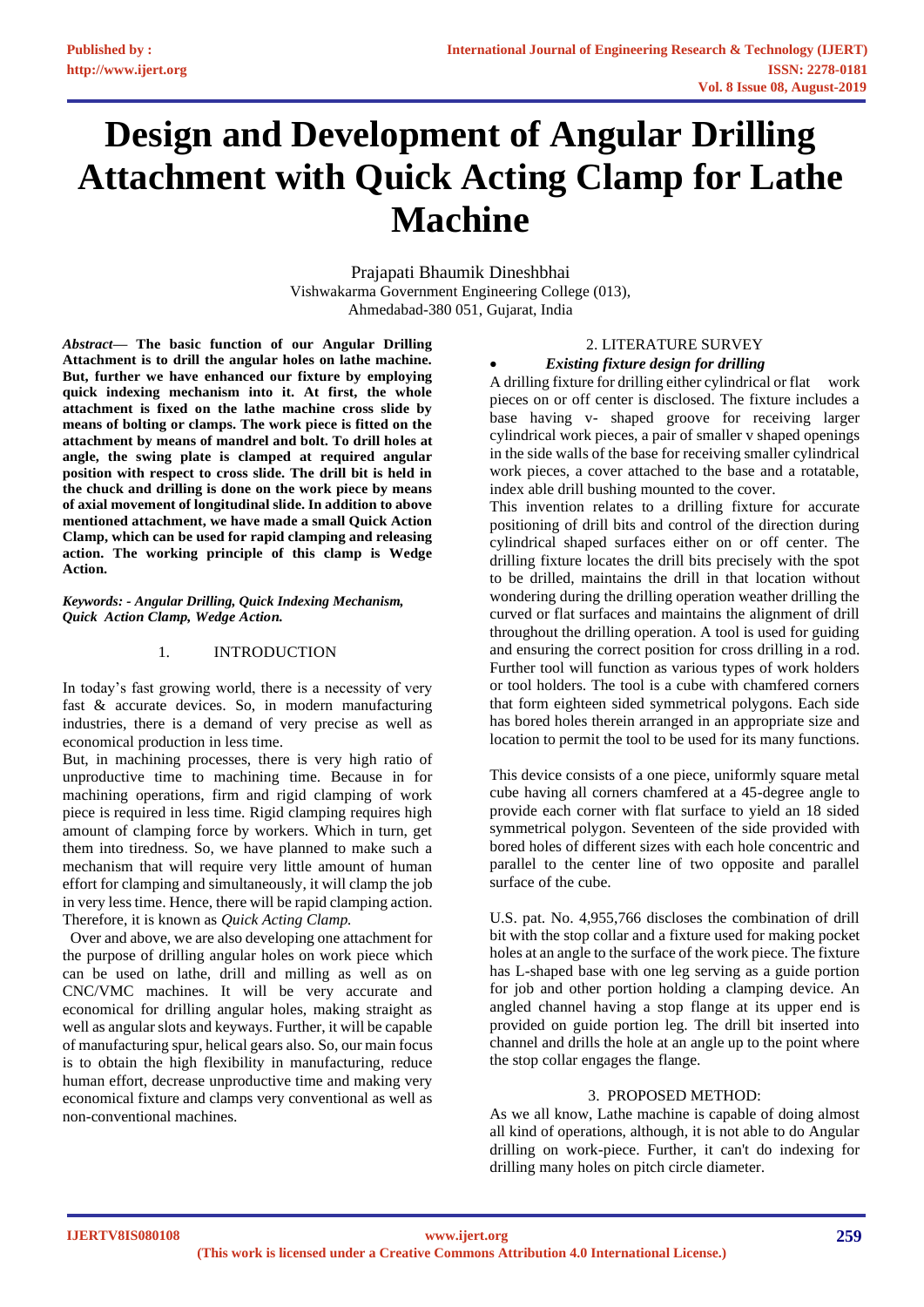The basic function of our attachment was to drill the angular holes on lathe machine. But, further we have enhanced our fixture by employing quick indexing mechanism into it. At first, the whole attachment is fixed on the lathe machine cross slide by means of bolting or clamps. The angle plates are two supporting structures which are used to support as well as allow rotary motion to the swing plate.

The angles are calibrated on the angle plate. Swing plate can be clamped at any angle with reference to machine cross slide by means of bolts. One hole is drilled in swing plate in order to support the mandrel on swing plate. One counterbore with high accuracy and surface finish is made on the swing plate. In this counter-bored hole, one bearing is tightly fitted, for providing friction less rotary motion to the mandrel.

One groove is made in the swing plate, in which cir-clip will be fitted. The cir-clip will prevent the bearing to come out from the swing plate due to cutting forces. For doing quick indexing of job, one spur gear is fitted on the backside of the mandrel. The indexing pin and spring are used along with the spur gear to complete the operation.

Over and above, one slot will be made on one of the angle plate in order to permit the angular motion of the indexing pin along with the swing plate.

### 4. IMPLEMENTATION DETAILS:

### **A. Experimental Setup:**

The implementation of this proposed model was carried out by master cam software. Master cam is a computer aided manufacturing (CAM) software program used by the manufacturing professionals, such as machinist and computer numerical control (CNC) programmers.

### **B. Experimental Results:**

1) We have made an attachment which can surely replace Drilling machine, milling machine, and Drilling machine for operations such as angular drilling, gears, slots, key-ways and many more.

2) By using indexing gear, multiple holes can be drilled at any angle.

3) Apart from that spur gear as well as helical gears can be made by the use of this attachment.

4)Moreover, key-way milling and slots are now possible on the lathe machine.

5)Approximately 1 Lac INR can be saved by our project.

6) For mass production purpose we have made quick acting clamps which can hold 24 objects simultaneously.

7) Quick acting clamps can reduce  $2/3^{rd}$  of un-productive time.

This model is directly clamp on the lathe machine bad and after that the machining operation is carried out. This attachment is used for making an angular hole on the workpiece easily. For that we used indexing gear mechanism.



Figure 1: Angular Drilling Attachment

For mass production purpose we made a quick acting clamp on which we directly hold 24 objects directly. It can also reduce unproductive time up to 2/3rd time.



Figure 2. Quick acting clamp plate